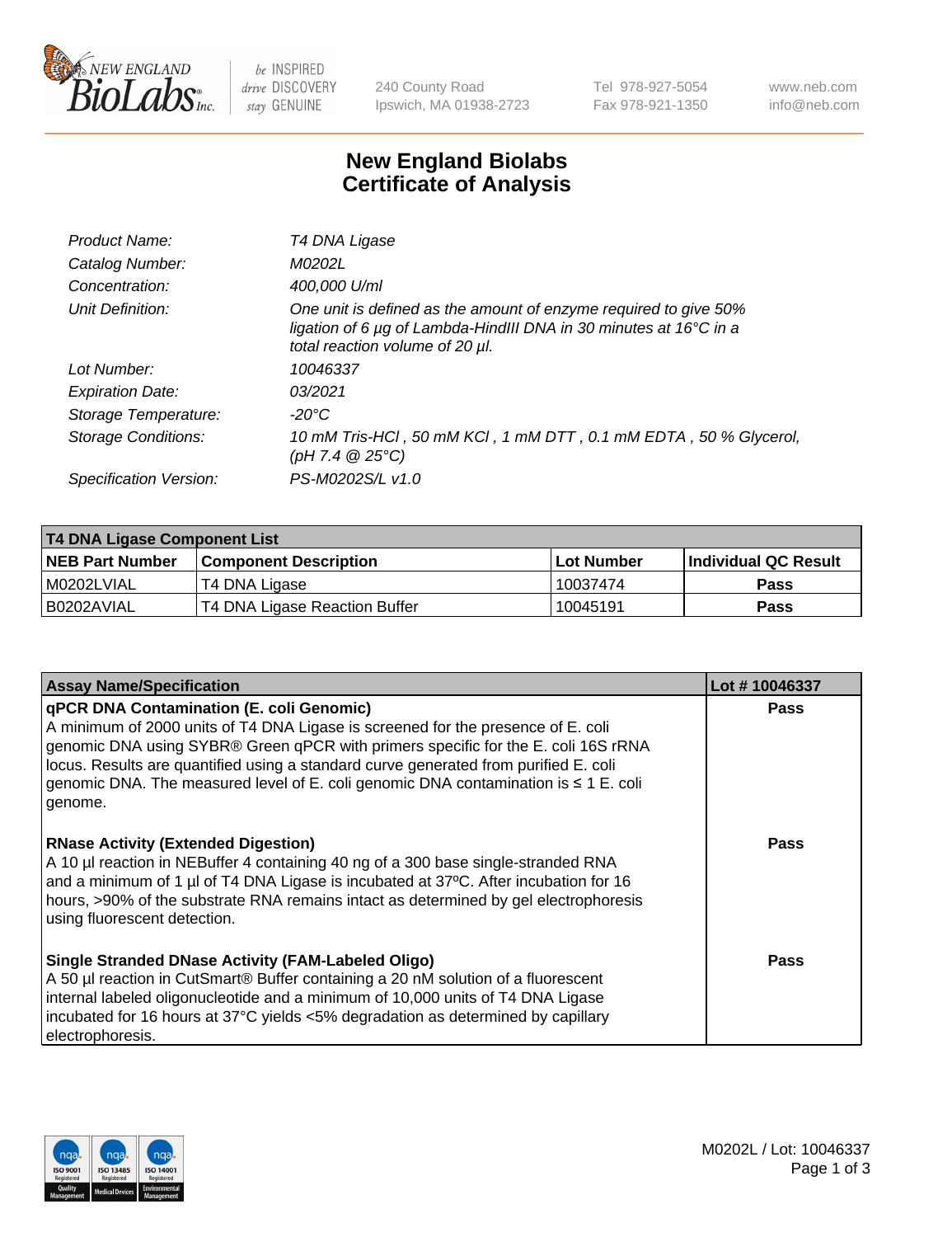

be INSPIRED drive DISCOVERY stay GENUINE

240 County Road Ipswich, MA 01938-2723 Tel 978-927-5054 Fax 978-921-1350

www.neb.com info@neb.com

| <b>Assay Name/Specification</b>                                                                                                                                                                                                                                                                                                                                                                                    | Lot #10046337 |
|--------------------------------------------------------------------------------------------------------------------------------------------------------------------------------------------------------------------------------------------------------------------------------------------------------------------------------------------------------------------------------------------------------------------|---------------|
| <b>DNase Activity (Labeled Oligo, 3' extension)</b><br>A 50 µl reaction in CutSmart® Buffer containing a 20 nM solution of a fluorescent<br>labeled double-stranded oligonucleotide containing a 3' extension and a minimum of<br>10,000 units of T4 DNA Ligase incubated for 16 hours at 37°C yields <5% degradation<br>as determined by capillary electrophoresis.                                               | <b>Pass</b>   |
| <b>DNase Activity (Labeled Oligo, 5' extension)</b><br>A 50 µl reaction in CutSmart® Buffer containing a 20 nM solution of a fluorescent<br>labeled double-stranded oligonucleotide containing a 5' extension and a minimum of<br>10,000 units of T4 DNA Ligase incubated for 16 hours at 37°C yields <5% degradation<br>as determined by capillary electrophoresis.                                               | <b>Pass</b>   |
| Double Stranded DNase Activity (Labeled Oligo)<br>A 50 µl reaction in CutSmart® Buffer containing a 20 nM solution of a fluorescent<br>labeled double-stranded oligonucleotide containing a blunt end and a minimum of<br>10,000 units of T4 DNA Ligase incubated for 16 hours at 37°C yields <5% degradation<br>as determined by capillary electrophoresis.                                                       | <b>Pass</b>   |
| <b>Endonuclease Activity (Nicking)</b><br>A 50 µl reaction in NEBuffer 1 containing 1 µg of supercoiled PhiX174 DNA and a<br>minimum of 2000 units of T4 DNA Ligase incubated for 4 hours at 37°C results in <10%<br>conversion to the nicked form as determined by agarose gel electrophoresis.                                                                                                                   | <b>Pass</b>   |
| <b>Exonuclease Activity (Radioactivity Release)</b><br>A 50 µl reaction in NEBuffer 1 containing 1 µg of a mixture of single and<br>double-stranded [3H] E. coli DNA and a minimum of 2000 units of T4 DNA Ligase<br>incubated for 4 hours at 37°C releases <0.1% of the total radioactivity.                                                                                                                      | <b>Pass</b>   |
| <b>Ligation and Recutting (Terminal Integrity, Digested DNA)</b><br>A 20 µl reaction in 1X T4 DNA Ligase Reaction Buffer containing 2 µg of Lambda<br>DNA-HindIII Digest and a minimum of 4000 units of T4 DNA Ligase incubated for 16<br>hours at 37°C results in >95% ligation of the DNA fragments as determined by agarose<br>gel electrophoresis. Of these ligated fragments, >95% can be recut with HindIII. | <b>Pass</b>   |
| <b>Non-Specific DNase Activity (16 Hour)</b><br>A 50 µl reaction in NEBuffer 1 containing 1 µg of CIP-treated Lambda-HindIII DNA and<br>a minimum of 2000 units of T4 DNA Ligase incubated for 16 hours at 37°C results in a<br>DNA pattern free of detectable nuclease degradation as determined by agarose gel<br>electrophoresis.                                                                               | <b>Pass</b>   |
| <b>Protein Concentration (A280)</b>                                                                                                                                                                                                                                                                                                                                                                                | <b>Pass</b>   |